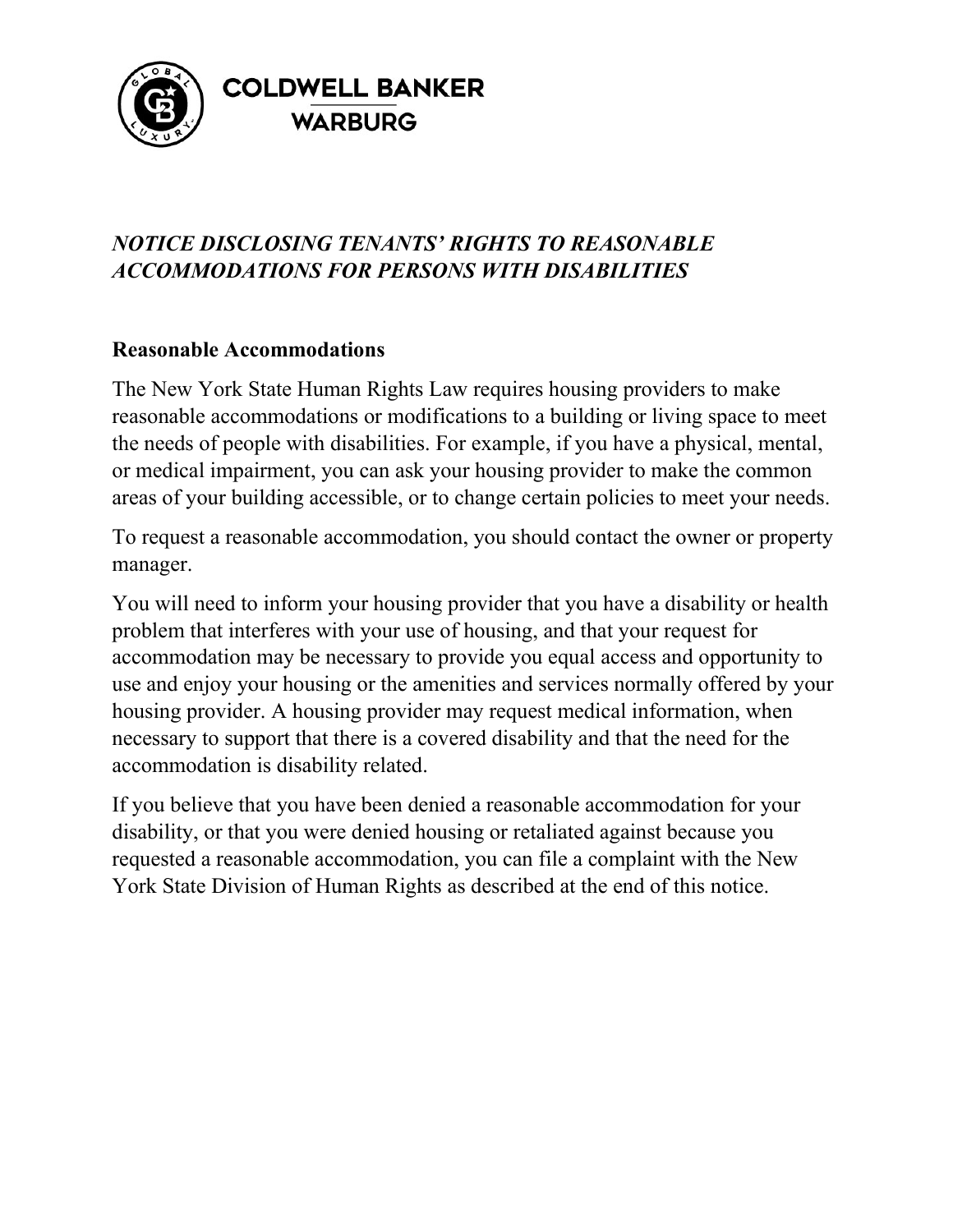

Specifically, if you have a physical, mental, or medical impairment, you can request\*:

Permission to change the interior of your housing unit to make it accessible (however, you are required to pay for these modifications, and in the case of a rental your housing provider may require that you restore the unit to its original condition when you move out).

Changes to your housing provider's rules, policies, practices, or services.

Changes to common areas of the building so you have an equal opportunity to use the building. The New York State Human Rights Law requires housing providers to pay for reasonable modifications to common use areas.

Examples of reasonable modifications and accommodations that may be requested under the New York State Human Rights Law include:

If you have a mobility impairment, your housing provider may be required to provide you with a ramp or other reasonable means to permit you to enter and exit the building.

If your healthcare provider provides documentation that having an animal will assist with your disability, you should be permitted to have the animal in your home despite a "no pet" rule.

If you need grab bars in your bathroom, you can request permission to install them at your own expense. If your housing was built for first occupancy after March 13, 1991, and the walls need to be reinforced for grab bars, your housing provider must pay for that to be done.

If you have an impairment that requires a parking space close to your unit, you can request your housing provider to provide you with that parking space or place you at the top of a waiting list if no adjacent spot is available.

If you have a visual impairment and require printed notices in an alternative format such as large print font or need notices to be made available to you electronically, you can request that accommodation from your landlord.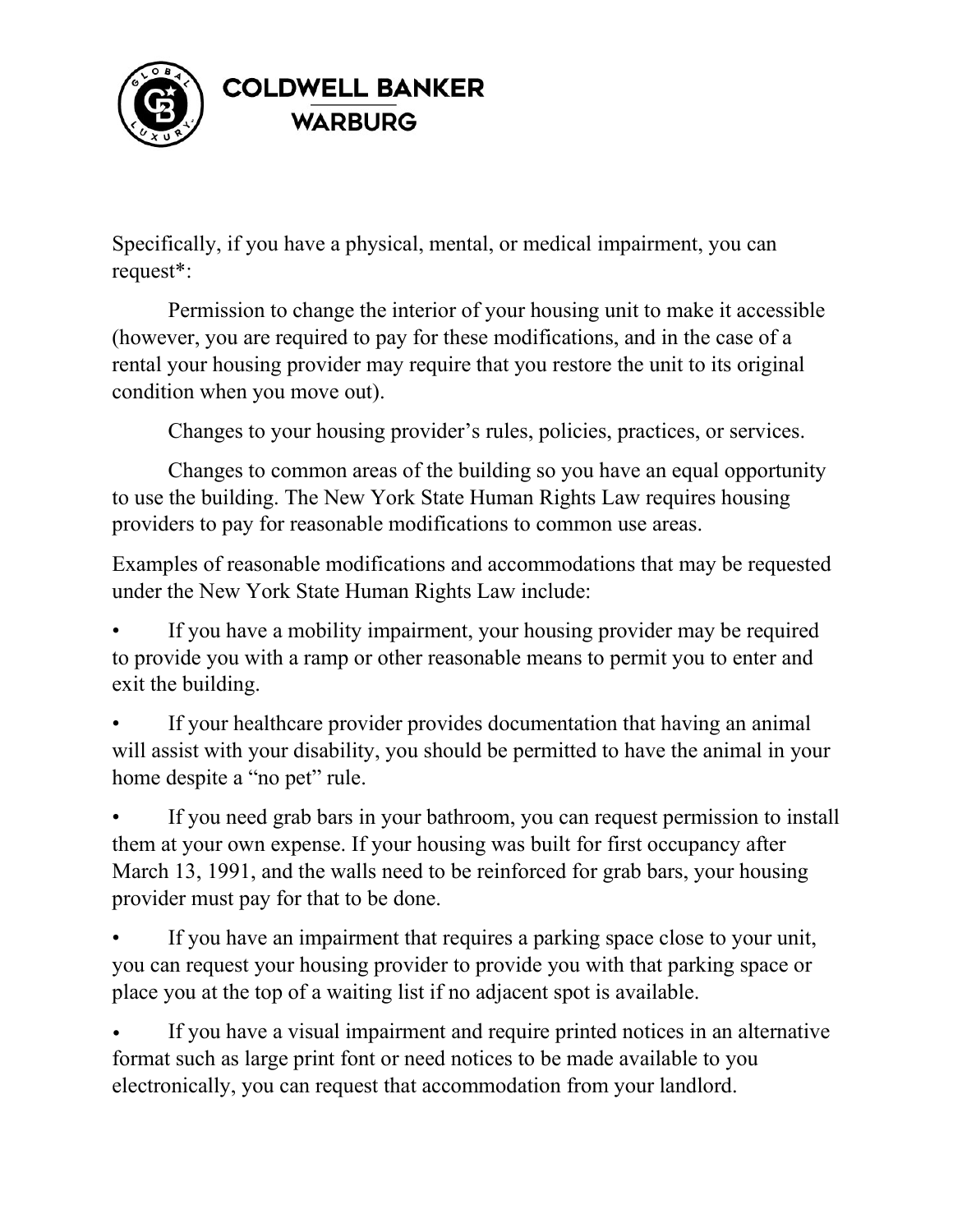